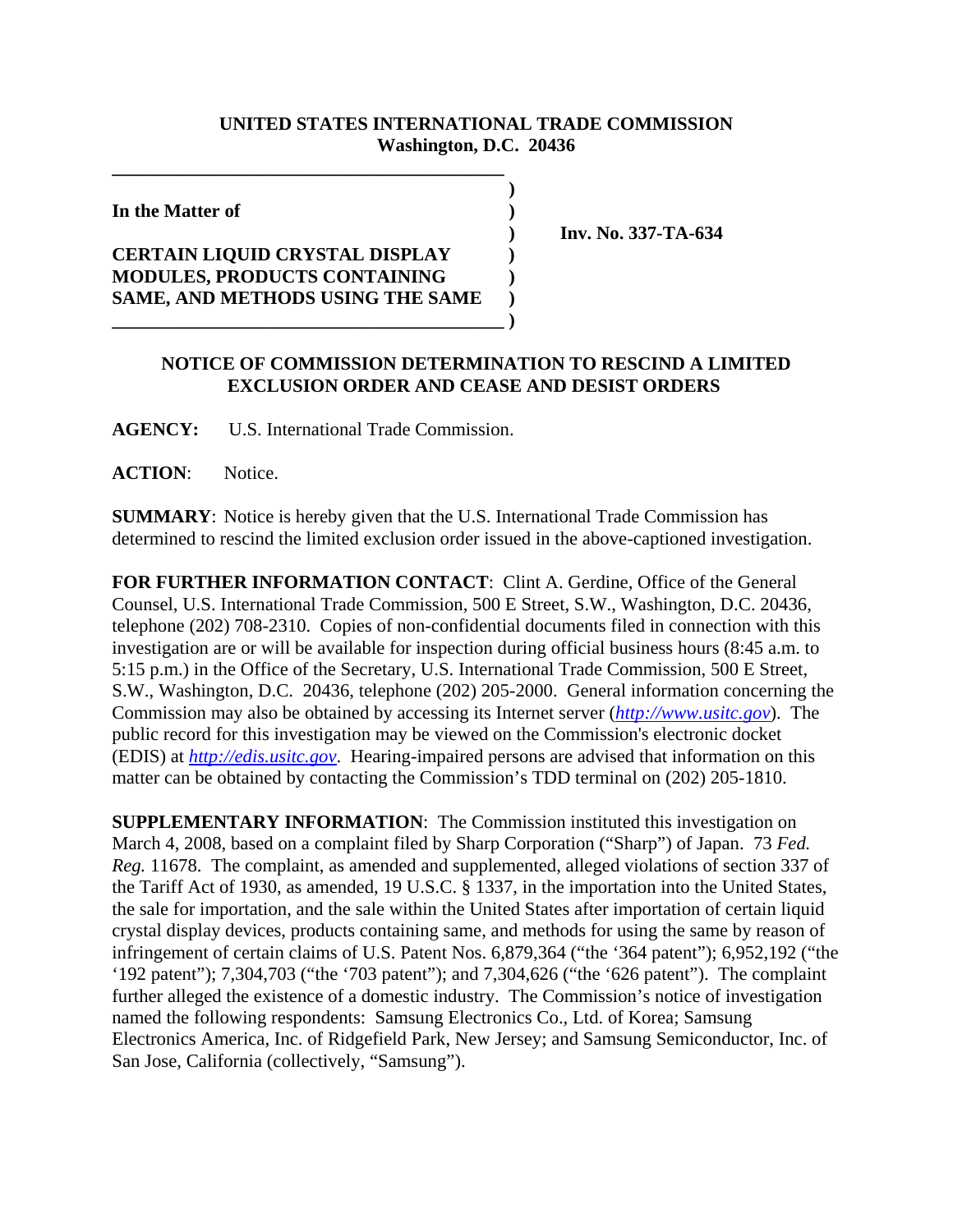On June 12, 2009, the presiding administrative law judge ("ALJ") issued his final initial determination ("ID") finding a violation of section 337 by Samsung with respect to all four patents at issue and his recommendations on remedy and bonding. On June 29, 2009, Samsung and the Commission investigative attorney ("IA") filed petitions for review of the final ID. The IA and Sharp filed responses to the petitions on July 7, 2009. On September 9, 2009, the Commission issued notice of its determination not to review the ALJ's final ID and requested written submissions on the issues of remedy, the public interest, and bonding from the parties and interested non-parties. 74 *Fed. Reg.* 47616-17 (Sept. 16, 2009).

On September 16 and 23, 2009, respectively, complainant Sharp, the Samsung respondents, and the IA filed briefs and reply briefs on the issues for which the Commission requested written submissions. On September 21, 2009, Samsung filed a petition for reconsideration of the Commission's determination not to review certain portions of the final ID. On October 19, 2009, the Commission issued an order denying the petition for reconsideration.

On October 30, 2009, Samsung filed a supplemental submission on the issues of remedy, the public interest, and bonding. On November 2 and 3, 2009, respectively, Sharp and the IA filed a response to Samsung's supplemental submission.

On November 9, 2009, the Commission issued notice of its determination to terminate the investigation with a finding of a violation of section 337, and issued: 1) a limited exclusion order prohibiting the unlicensed entry of LCD devices, including display panels and modules, and products containing the same that infringe one or more of (i) claims 5-7 of the '364 patent; (ii) claims 1 and 4 of the '192 patent; (iii) claims 1-2, 6-8, 13-14, and 16-17 of the '703 patent; and (iv) claims 10, 17, and 20 of the '626 patent, where the infringing LCD devices are manufactured abroad by or on behalf of, or are imported by or on behalf of, Samsung, or any of its affiliated companies, parents, subsidiaries, licensees, contractors, or other related business entities, or successors or assigns; and 2) cease and desist orders prohibiting Samsung Electronics America, Inc. and Samsung Semiconductor, Inc. from conducting any of the following activities in the United States: importing, selling, marketing, advertising, distributing, offering for sale, transferring (except for exportation), and soliciting U.S. agents or distributors for, LCD devices, including display panels and modules, and products containing the same that infringe one or more of (i) claims 5-7 of the '364 patent; (ii) claims 1 and 4 of the '192 patent; (iii) claims 1-2, 6-8, 13-14, and 16-17 of the '703 patent; and (iv) claims 10, 17, and 20 of the '626 patent. 74 *Fed. Reg.* 58978-79 (November 16, 2009).

On February 12, 2010, complainant Sharp and respondent Samsung filed a joint petition to rescind the remedial orders under Commission Rule 210.76(a)(1) on the basis of a settlement agreement between the parties. The parties asserted that their settlement agreement constitutes "changed conditions of fact or law" sufficient to justify rescission of the order under Commission Rule 210.76(a)(1), 19 C.F.R.  $\S$  210.76(a)(1). The IA did not oppose the joint petition.